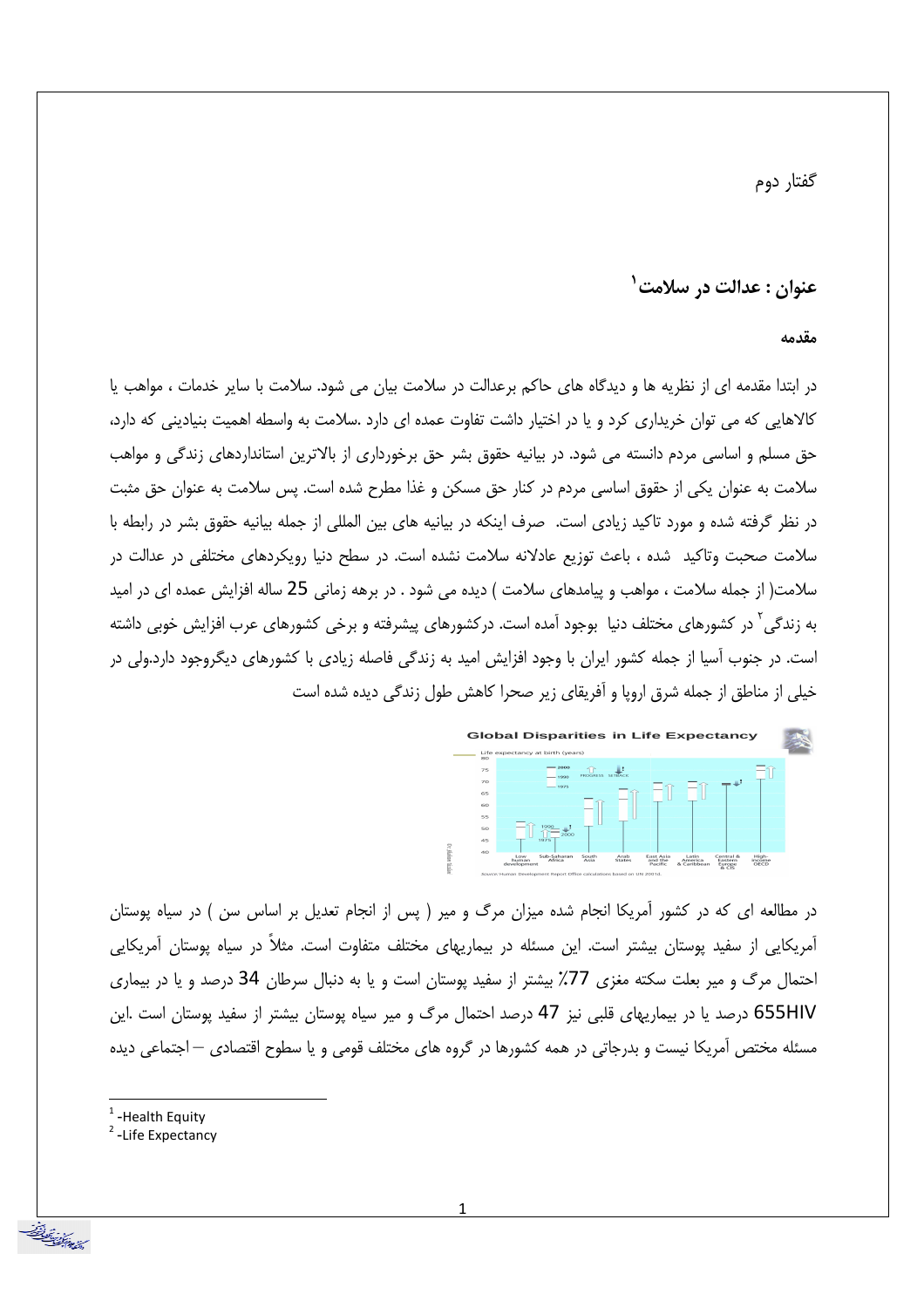می شود. مثلا در یکی از استان های جنوب شرقی کشور ایران امید به زندگی 13 سال از استانی که بالاترین امید به زندگی را دارد کمتر است .

اگر بخواهیم به بحث عدالت در سلامت فکر کنیم چارچوب فکری را چطور باید تنظیم کنیم ؟ در تمام نظریه های عدالت در سلامت یک پیش فرض وجود دارد ،مبنی بر اینکه در جامعه با دیدگاه عدالت اجتماعی(social justice) سطوح مختلف اجتماعی – اقتصادی وجود دارد و طبقات مختلفی از نظر اقتصادی وجود دارد. (در اینجا مسئله ای مطرح می شود که چرا بصورت اولیه طبقات اقتصادی و اجتماعی یکی نمی شود که انشاءالله درجلسات دیگر در این رابطه صحبت خواهد شد. ).یس از اینجا قرار است مشخص شود که با در نظر گرفتن پیش فرض ذکر شده، برخورداری از خدمات سلامت یا پیامدهای سلامت چگونه می تواند باشد؟

در گراف ساده ذیل در محور ایکس ها<sup>۳</sup> درصد تجمعی جامعه بر اساس وضعیت اقتصادی قرار دارد( یعنی اگر مثلا 20٪ باشد منظور همان 20٪ غیر برخوردار جامعه می باشد) و در محور ایگرگها ً به صورت تجمعی موضوع بیماری و دارا نبودن سلامت<sup>°</sup> را داریم ( مثلا اگر 20٪ باشد به معنی 20٪ از بیماریهای جامعه می باشد). اگر در جامعه ای که از نظر عدالت در سلامت کاملا در وضعیت عدالت قرار دارد ارتباط بین ایکس ها و ایگرگ ها را مشخص کنیم، به خطی می رسیم که نیمساز محور می باشد .در این وضعیت 40 در صد بیماران که فقیر و نابرخوردارهستند 40 درصد بار بیماری را بیشتر به دوش می کشند و نه بیشتر . اگر 60٪ جمعیت فقیر جامعه را در نظر بگیریم 60٪ بار بیماری جامعه را به دوش خواهند کشید.پس عملاً ۖ مشخص می شود که افراد نابرخوردار یا فقیر بار بیماری بیشتر یا نا متناسبی از بیماریها را به دوش نمی كشند.



- $3 X$
- $4 Y$

استر وسائط<br>استر عائضا تصنيف

<sup>5</sup>-ill health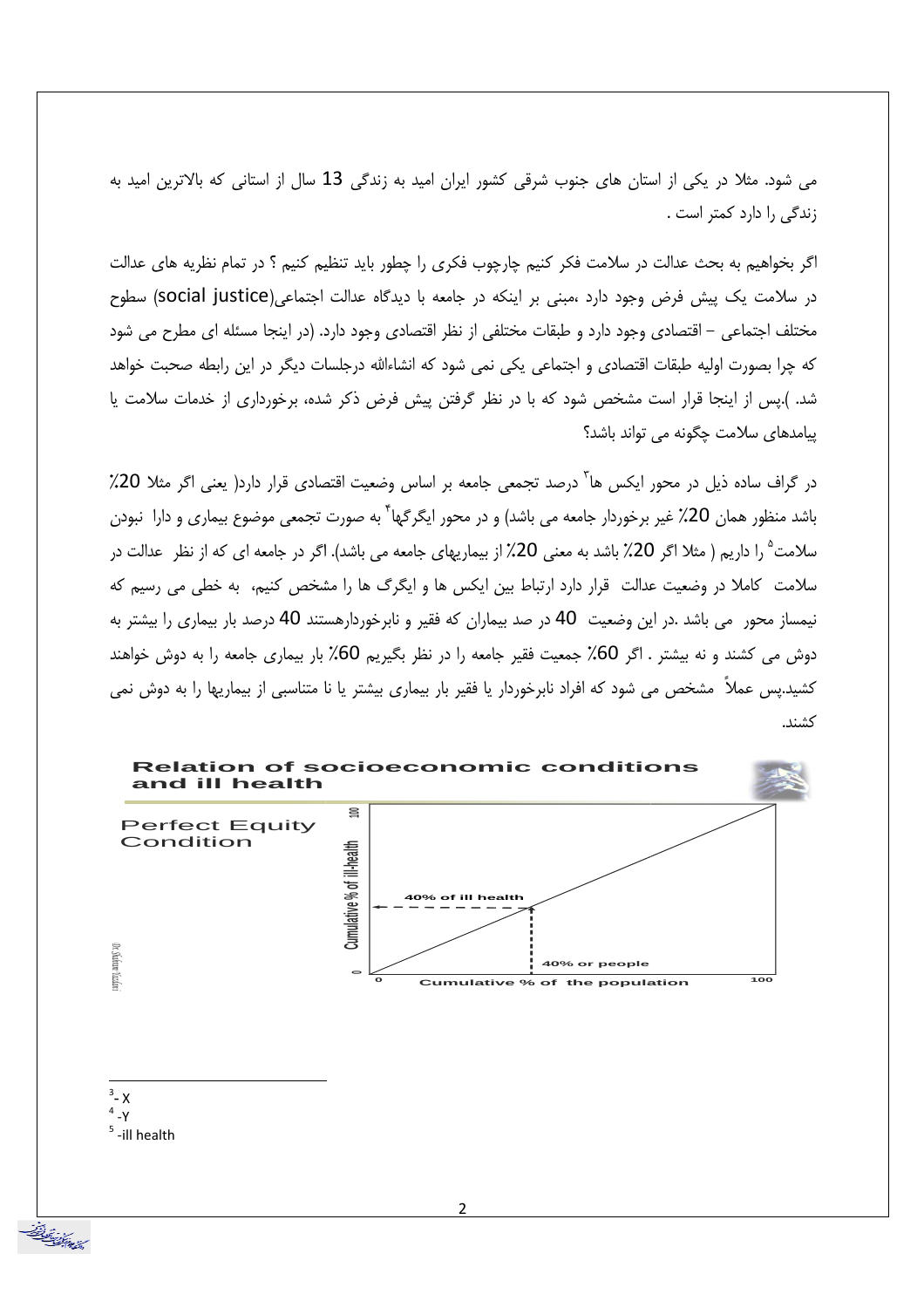در همین شرایط منحنی دیگری را رسم می کنیم . در قسمت راست منحنی مجددا میزان هزینه ای که به صورت تجمعی برای سلامت مردم می شود ،قرار دارد ، که در شرایط عدالت کامل می باشد. باز هم دیده می شود ۔40٪ درصد افراد نابرخوردار جامعه 40 درصد هزینه نظام سلامت برای آن ها صورت می گیرد. بدین معنی که از یک سو بار بیماری در سطوح مختلف اجتماعی و اقتصادی بطور متناسب توزیع شده و از سوی دیگر هزینه هایی که برای سلامت انجام میشود نیز در سطوح مختلف به صورت متناسب صورت گرفته است. البته این امری است که در هیچ کشوری در دنیا به این صورت دیده نمی شود. اما آنچه واقعاً رخ می دهد و مبنای تحلیلی و محاسباتی را ایجاد می کند اینطور نیست . آنچه که معمولاً اتفاق می افتد ارتباط بین درصد تجمعی جامعه از نظر اجتماعی و اقتصادی و درصد تجمعی بیماری ، معمولا روی این خط قرار نمی گیرد و منحنی لگاریتمی همانند نمودار زیر را ایجاد می کند . یعنی به عنوان مثال 40 درصد نابرخوردار جامعه 65 درصد بار بیماری ها را به دوش می کشند و یا مثلا 10 درصد نابرخوردار 20 درصد بار بیماری جامعه را به دوش می كشند .



در شرایط واقعی توزیع بار بیماری ها مستقل از سطوح مختلف اقتصادی و اجتماعی نیست بلکه وابسته به آن است و تجمعی از بار بیماری ها در سطوح پایین اقتصادی و اجتماعی دیده می شود. موضوع زمانی بغرنج تر می شود که منحنی واقعی ارتباط بین درصد تجمعی جامعه از بابت سطوح مختلف اجتماعی و اقتصادی را در مقابل هزینه هایی که برای سلامت مردم در نظر می گیریم بکشیم .شکل عجیب تری بدست خواهد آمد ( شکل زیر) بدین معناست که همین 40 درصد فقیر جامعه که 65درصد بار بیماری را به دوش می کشند 15 درصد هزینه کرد سلامت جامعه به آن ها اختصاص دارد .

з

سريز پيداند.<br>دانشماند و ترکيب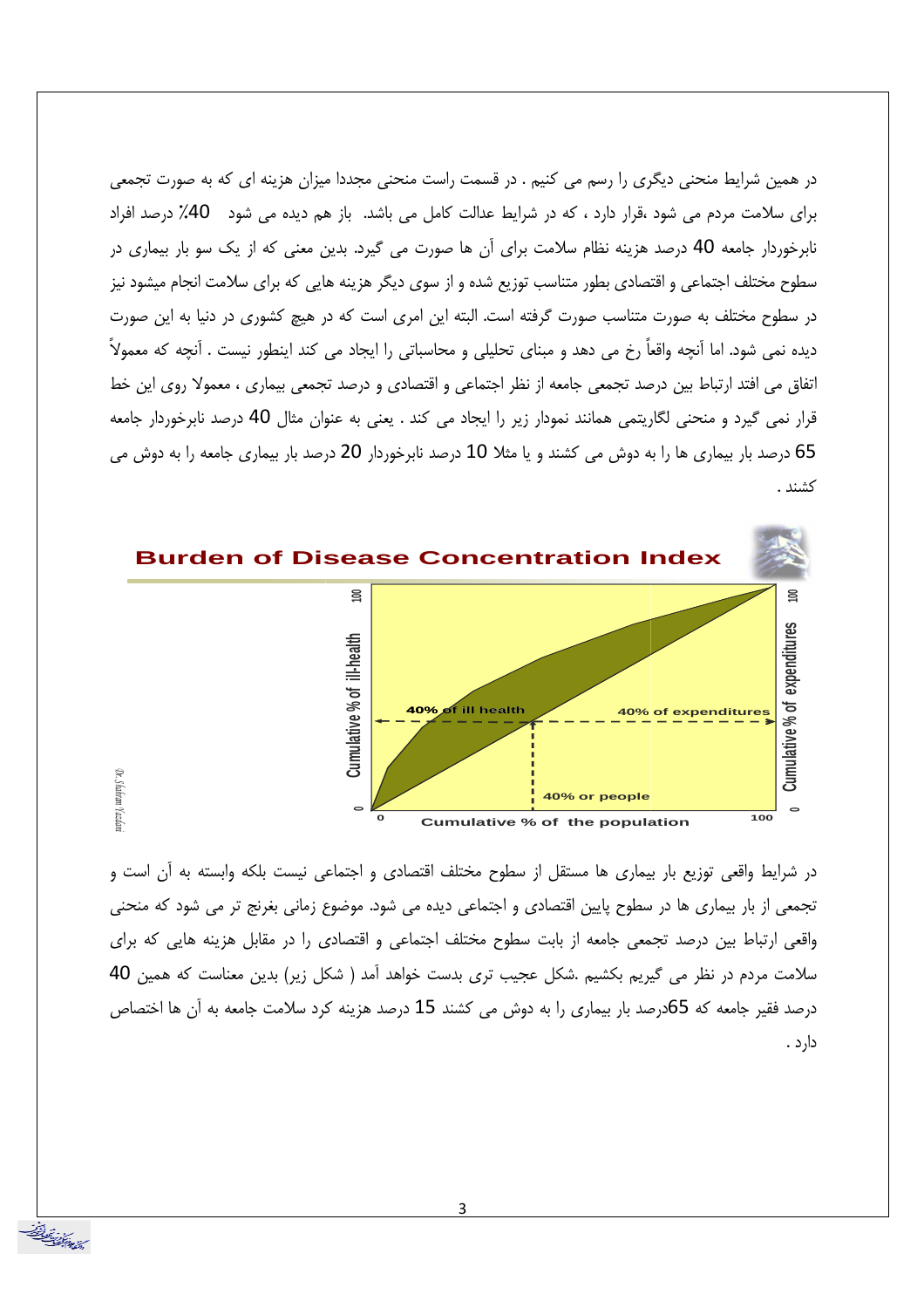

منحنی بالا در تمام کشور های دنیا و جدای از ایدئولوژی افراد( کاپیتالیست، سوسیالیست،....) صادق است. آن چیزی که بین کشور ها متفاوت است مدل منحنی نیست . زمانی که بیماری ها را ترسیم ؑ می کنیم یعنی در تمام کشورها این تجمع در سطوح پایین اقتصادی اجتماعی دیده می شود و تجمع هزینه کرد در سطوح بالا دیده می شود. تفاوتی که وجود دارد در سطح منحنی است. یعنی هر چه که درجه عدالت بیشتر باشد این منحنی ها به نیمساز نزدیک تر خواهند بود. این شکل از نمایش عدالت و به تبع اَن بی عدالتی اصطلاحاً لورانس<sup>٬</sup> نامیده می شود. سطحی که بین این منحنی ها و خط نیمساز بدست می آید را محاسبه می کنند که شاخص تجمع^نامیده می شود. سطح زیر منحنی معنا دارد. سطح بین منحنی بالا تا نیمساز که همان قسمت سبز رنگ است محاسبه می شود و هر چه عدد بدست آمده کوچکتر باشد ( مثلا اگر مربع را یک در یک در نظر بگیریم هرچه عدد به صفر نزدیک شود) از عدالت بیشتری برخوردار است . هرچه این منحنی از نیمساز ربع` اول دورتر شود ، به تبع اًن سطح زیر منحنی بیشتر می شود یعنی تجمع بیماری در سطوح پایین اقتصادی اجتماعی بیشتر بوده و بی عدالتی نیزبیشتر خواهد بود . پایین منحنی هم بطور مستقل از بالا قابل تفسیر است. سوالي مطرح مي شود كه آيا عملاً هزينه هاي سلامت ، در سطوح بالاي اقتصادي و اجتماعي تجمع دارد يا خير ؟ هرچه سطح زیر منحنی ِ این قسمت بیشتر باشد به بی عدالتی نزدیک تر خواهد بود . در کشورهای مختلف مطالعاتی انجام شده است. کشورهایی که از این بابت وضعیت بهتری دارند ، ایندکس تجمعی کوچکتری دارند و عدد بدست آمده کوچکتر است و برخی کشورها عدد بیشتری دارند. در کشور ایران از این بابت وضعیت خوبی نداریم . در مطالعه ای که در رابطه با مصرف خدمات توسط آقای دکتر نقوی در ایران انجام شده نشان می دهد مصرف خدمات سلامت در آحاد سالم جامعه ما به مراتب

 $6$ -Plat

است و ساتھ<br>ات میں تحصیل

Dr. Shahram

Yazıla

- $7$ -Laurence
- <sup>8</sup>-Concentration Index
- <sup>9</sup>-QUADRANT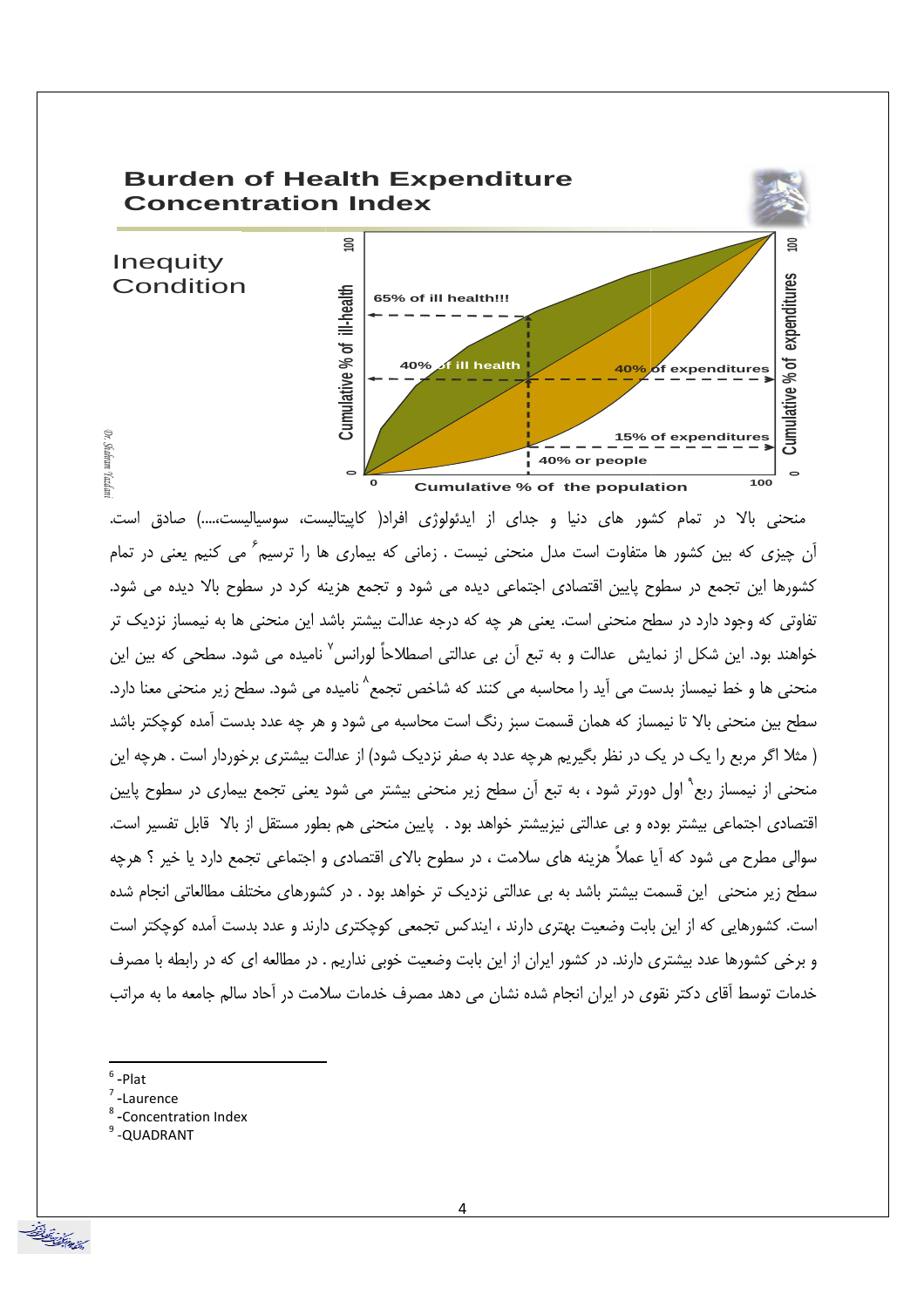بیش از سطوح فقیر است.مثل اینست که دو نفر را با نیاز های مختلف ( گرسنه/سیر) داشته باشیم و تجمع لقمه غذا جلوی فرد سیر قرار گرفته باشد.

تعاریف و متریکس های مختلفی از وضعیت های اقتصادی اجتماعی <sup>۱۰</sup> وجود دارد. در مطالعه ای که با همکاری دانشکده دندانپزشکی انجام شده ماتریکس سطوح مختلف اجتماعی و اقتصادی برای ایران تعریف شد. تعریفی که بدست آمد به این صورت است که تلفیقی از درآمد و ثروت و مایملک و مواهبی که فرد می تواند داشته باشد ، در کنار هم شاخصی را شکل می دهد که تحت عنوان وضعیت های اقتصادی اجتماعی یا SES نامیده می شود. عملاً کسانیکه درآمد بیشتر و برخورداری بیشتر از مواهب رفاهی دارند در سطح بالا قرار می گیرند و بالعکس.اینکه به این شاخص چه عددی بین صفر تا صد داده می شود تعاریف متعددی وجود دارد که برای کشورها و مناطق جغرافیایی مختلف متفاوت است. مثلاً داشتن ماشین ظرفشویی یا دسترسی به اینترنت در 20 سال قبل جزء شاخص کشور ما قرار نداشت ولی با توجه به مطالعاتی که انجام شده و با توجه به تعریفی که از SES در کشور ما وجود دارد این دو مورد جزء شاخص ها قرار گرفته است پس در طول زمان با تغییر فرهنگ ها تعریف وضعیت های اقتصادی اجتماعی و شاخص های آن تغییر می کنند.

در منحنی که قبلا ذکر گردید و از طریق آن برداشتی کلی از عدالت ارائه شد ، اگر محور ایکس ها ثابت در نظر گرفته شود (درصد تجمعی جامعه بر اساس وضعیت اجتماعی اقتصادی) ، می توان در محور ایگرگها موارد مختلفی مانند دسترسی به خدمات سلامت ، مصرف خدمات سلامت ،فرصت سالم بودن ، پیامدهای سلامت را قرار داد . به این نحو تعاریف متعددی از equity شکل می گیرد. در همه این تعاریف یک نکته ثابت وجود دارد ، هیچ کس انصاف'` در مقابل برابری'` در نظر نمی گیرد. یعنی انصاف در اینست که سهم های غیر برابر وجود داشته باشد.. یک تعریف خیلی رادیکال از انصاف ، اینست كه انصاف به معنى برابري است. البته اين تعريف در دنياي امروز تعريفي عملياتي به حساب نمي آيد. اغلب اوقات انصاف به عنوان برخورداری از یک سطح حداقلی از مواهب که از دیدگاه اجتماع قابل قبول باشد در نظر گرفته می شود ( minimal (social acceptable level).

عملاً رویکردهای مختلف به عدالت در سلامت از همین موضوع نشات می گیرد . بعنوان مثال گاهی میزان برابر یا یک حداقل قابل قبول اجتماعی از دسترسی به خدمات سلامت را به عنوان عدالت در نظر می گیریم. یعنی همه به طور برابر به خدمات سلامت دسترسی داشته یا اینکه حداقل به یک میزان دسترسی داشته باشند.گاهی میزان ارائه خدمات به سطوح مختلف و یا بالعکس برخورداری یا مصرف خدمات سلامت مبنا قرار داده می شوند . گاهی مشارکت مالی احاد مختلف جامعه در تأمین و تخصیص مالی سیستم سلامت مبنا قرار داده می شوند. یا فرصت سالم زیستن بعنوان مبنا قرار داده می شوند و در بعضی مواقع بسیار پیامدنگر به موضوع نگاه می شود به این صورت که پیامد های برابر سلامت در سطوح

 $10$  -social economic statues

 $11 -$ Equity

<sup>&</sup>lt;sup>12</sup>-Equality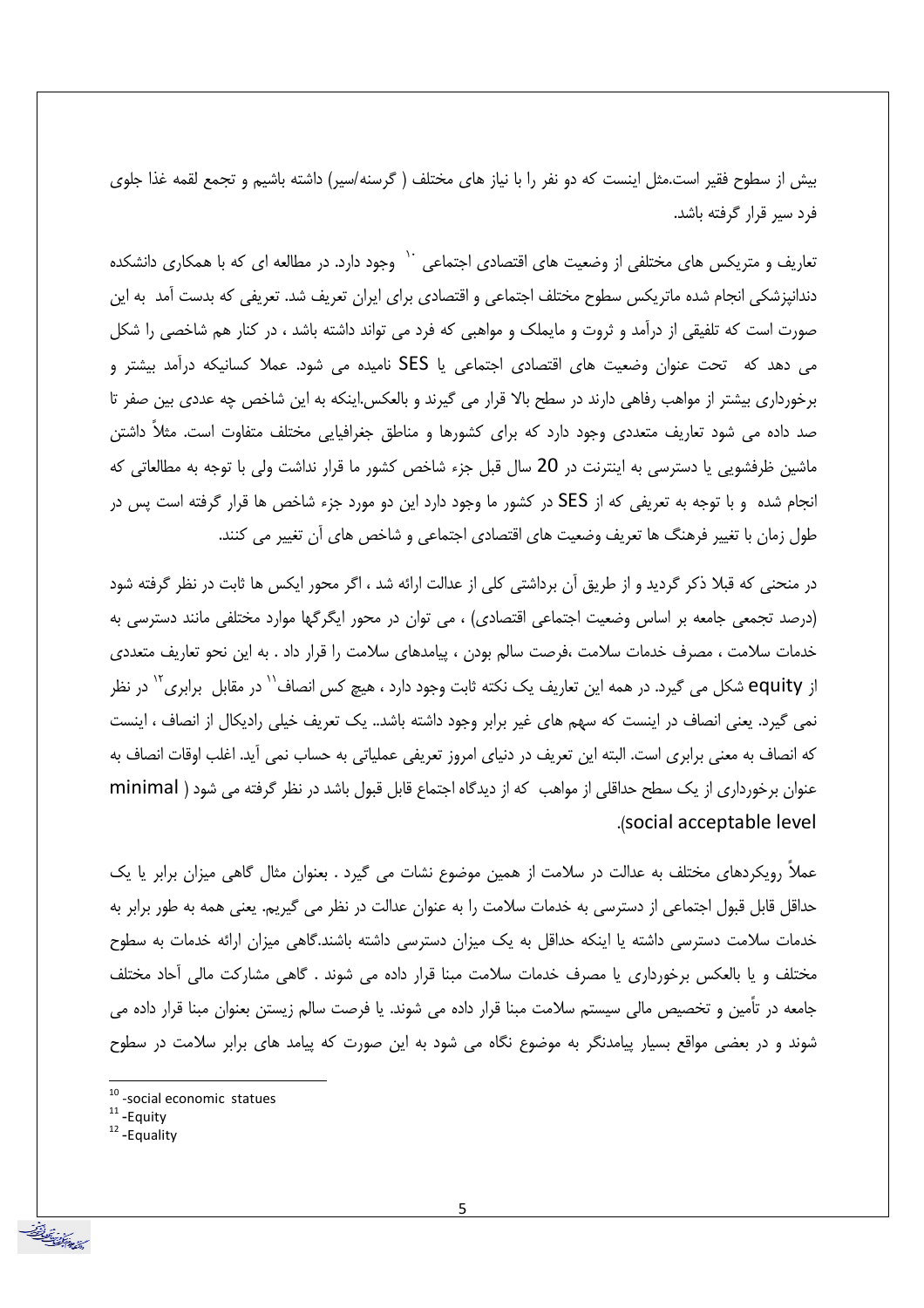مختلف جامعه در نظر گرفته می شوند. دیدیم در انتهای گفتار قبل در مثال مقایسه دو کشور انگلستان و سوئد ، در کشور انگلستان پیامد های سلامت در سطوح مختلف اجتماعی و اقتصادی متفاوت بود در حالی که در کشور سوئد این پیامد ها تا حد زیادی به هم نزدیک بود .

شایدبتوان پیش شرط لازم برای هر شکل از عدالت در سلامت را، همان عدالت در دسترسی به خدمات سلامت به معنی دسترسی برابر یا حداقل سطح دسترسی در نظر گرفت. مثلاً در شمال شهر تهران در هر محله ای که زندگی می کنیم ممکن است کمتر از 20 دقیقه پیاده روی و 10 دقیقه با ماشین به بیمارستان یا مرکز ارائه خدمات تخصصی برسیم . در صورتی که equity را معادل equality در نظر بگیریم بدین معنی خواهد بود که در هر منطقه و محله از ایران همه افراد شرايط مشابهي داشته باشند واين مسئله در كل كشور صادق باشد كه البته غير ممكن است . حداقل قابل قبول اجتماعی را تعریف می کنیم بدین صورت که یک شهروند بتواند با 2 ساعت حرکت یک خودرو خود را به بیمارستانی برسد بالاتر از این حداقل هم منعی ندارد.پس این حداقل بعنوان آنچه حق شهروندان برای برخورداری است یعنی حق مثبته پذیرفته می شود و برخورداری بالاتر از آن هم منعی ندارد.البته این بتنهایی کفایت نمی کند.زیرا غیر از عوامل دسترسی فیزیکی عوامل متعدد زیاد دیگری نیز در برخورداری نهایی افراد از خدمات سلامت تاثیر می گذارد. برای مثال فردی که می تواند با یک ساعت پیاده روی به بیمارستان برسد ، با چوپانی که باید گله های خود را یک ساعت رها کند و تا به بیمارستان برسد احتمال دریدن گله توسط گرگها می رود متفاوت است . یعنی عوامل مختلف که ممکن است هزینه های غیر مستقیمی را در بر داشته باشند باعث می شوند افراد دسترسی اثر بخشی به مواهب و خدمات سلامت نداشته باشند. این مسئله خود شرط لازم است نه شرط کافی.

خیلی از اوقات نیز برابری مصرف خدمات یا حداقل مصرف یا برخورداری از خدمات سلامت در نظر گرفته می شود.یعنی داشتن دسترسی، متفاوت از برخورداری واقعی از این خدمات می باشد . پس دسترسی یکسان و اثر بخش یک پیش شرط لازم و نه کافی می باشد این مسئله قابل سنجش می باشد مطالعاتی که در ایران انجام شده نشان می دهد که درصد برخورداری از خدمات سلامت در استانهای مختلف ایران به چه میزان می باشد. تئوری های زیادی در این زمینه ارائه شده است.در این زمینه می توان عدالتهای افقی و عمودی را مطرح نمود

اگر افرادی که نیاز برابر به خدمات سلامت دارند به طور یکسان از خدمات در سلامت بهره ببرند ، این را عدالت در برخورداری **سلامت افقی** گویند و اگر نیاز فردی از فرد دیگر بیشتر باشد باید از مواهب خدمات سلامت بیشتری برخوردار گردد عدالت در برخورداری **سلامت عمودی** گویند.

اغلب اوقات این سوال مطرح می شود که اگر افراد مختلف یک حداقل سطح قابل پذیرش از نظر اجتماعی ( minimal social acceptable level ) برخورداری از خدمات سلامت را دارا باشند ،كدام یک از قسمت ها ما را به سمت بی

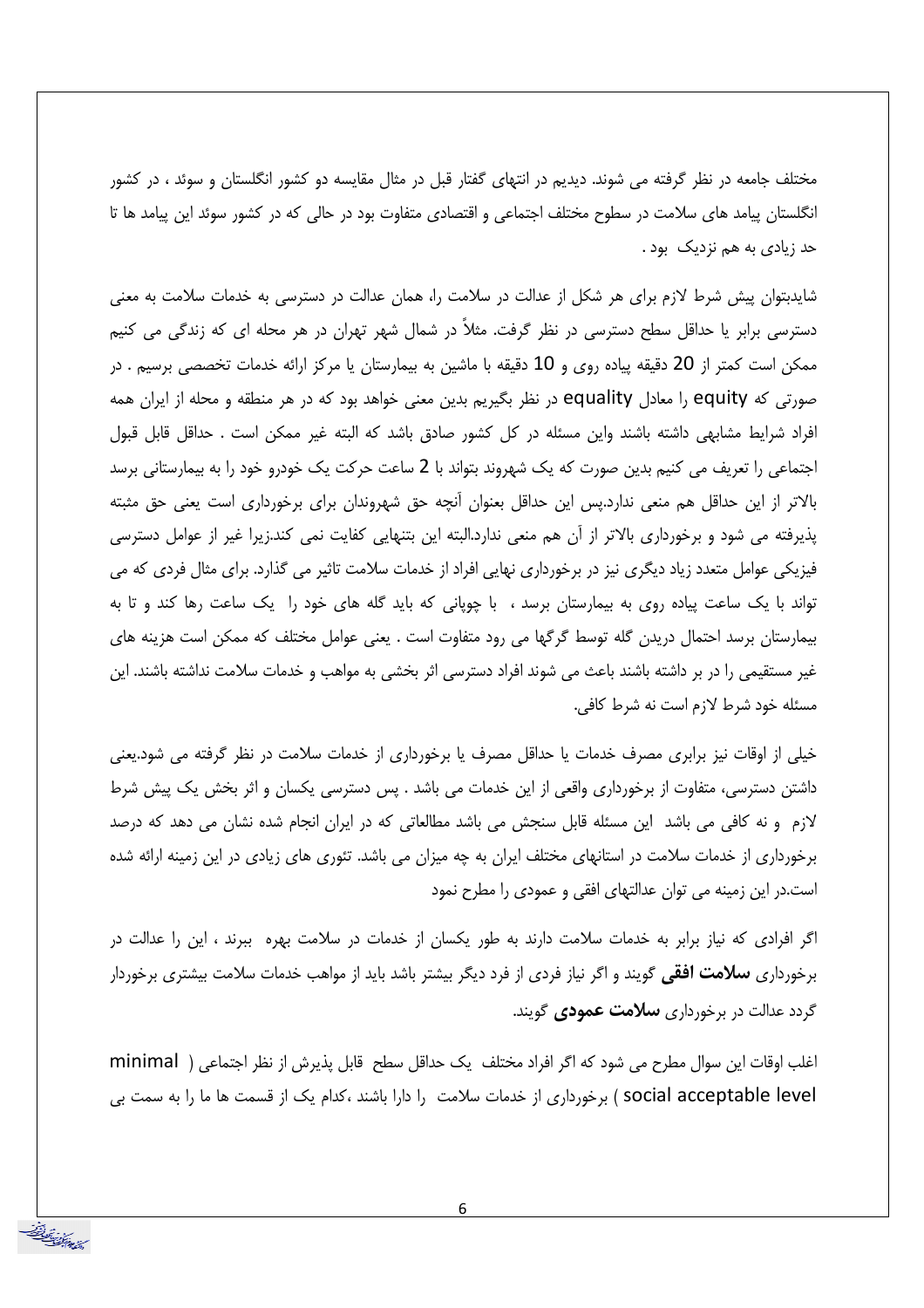عدالتی سوق می دهند؟ در اغلب تعاریفی که از عدالت در سلامت می شود ، از افرادی که بیش از حداقل سطح ً قابل پذیرش از نظر اجتماعی برخوردار می شوند به عنوان مصداق بی عدالتی نام برده نمی شود اما اگر با در نظر گرفتن نیاز و حداقل سطح قابل پذیرش از نظر اجتماعی ، بین برخورداری از خدمات سلامت فاصله باشد ، به عنوان فاصله عدالتی ( equity gap) در نظر گرفته می شود . پس عملا یک سطح حداقلی مشخص شده و عدالت بر اساس آن سطح حداقلی تعریف گردیده است که کاملا درست می باشد. اصولاًدر مورد هر حق مثبته دو مفهوم مستتر است که اگر در همانجا دیده نشود نشاندهنده این نکته است که معنای حق مثبته درک نشده است .موضوع اول سقف آن است. به عنوان مثال در قانون اساسی کشور ایران چند تا حق مثبته از جمله مسکن ، تحصیلات و سلامت وجود دارد. البته سقفی وجود دارد . یعنی یک شهروند می تواند مطالبه کند و دولت مکلف است به او ارائه کند. ولی در محدوده یک سقف اینکار را انجام می دهد. .این طور نیست که فرد از دولت مسکنی با زیربنای زیاد در هر جایی بخواهد.در بحث سلامت نیز مثلا حق مثبت ارائه خدمات است ولی به این معنی نیست که فرد هر هفته پت اسکن درخواست کند و تکلیف دولت باشد همان زمان ارائه کند.پس این ها سقفی دارند . در مبحث آموزش تحصیلی زمانی در قانون اساسی پنچ کلاس سواد داشتن حق مثبته بود و در حال حاضر هشت کلاس می باشد و دولت مکلف است تا این سقف ارائه دهد.پس توزیع آموزش تا کلاس هشتم باید ملی و با پوشش کشوری باشد.اما اگر امروز کل دبیرستانها و دانشگاه های کشور خصوصی شوند منع قانونی وجود ندارد چون قانون اساسی برای این حق مثبته سقف گذاشته است. این موضوع در رابطه با خدمات سلامت بعنوان بسته حداقلی ارائه خدمت تعریف می شود. دولت بر اساس حداقل حق مثبته برای برخورداری همه آحاد جامعه ، شبکه سلامت درست می کند. امادر رابطه با حد بالاتر از این بسته حداقلی ادعایی نمی توان نمود.

در مورد حق مسکن با وجود اینکه به عنوان حق مثبته آمده است به هیچ وجه سقف آن مشخص نشده است که اشتباه و خطا می باشد.یعنی مفهوم حق مثبته درک نشده است.

دومین موضوعی که در هر حق مثبته باید ذکر گردد توزیع ثروت می باشد . یعنی در عین حالی که بسته های حداقلی تعریف می شوند و حق مثبته تعیین می گردد ، افرادی هستند که از نظر مالی توان برخورداری از این مواهب و خدمات و حقوق مثبته ها را ندارند. فرد با جیب خالی همه این موارد را شامل سلامت ، مسکن ، آموزش فرزند خود می خواهد. سوالی که مطرح می شود اینست که دولت از کجا اینها را تامین کند؟ پاسخ اینست که از طریق توزیع مجدد ثروت و جیب دیگر افراد تامین می گردد. این مسئله برای هر حق مثبته یک امر محتوم می باشد. اگر ساز و کار توزیع ثروت مشخص نشود مجددا نشاندهنده اینست که مفهوم واقعی حق مثبته درست درک نشده است.

پس انچه امروزه در اغلب شکلهای ایدئولوژیک مطرح می شود انصاف (equity ) است نه برابری ( equality) . که بعنوان حداقل قابل قبول اجتماعي تعريف مي شود.البته اين حداقل ها متفاوت هستند.

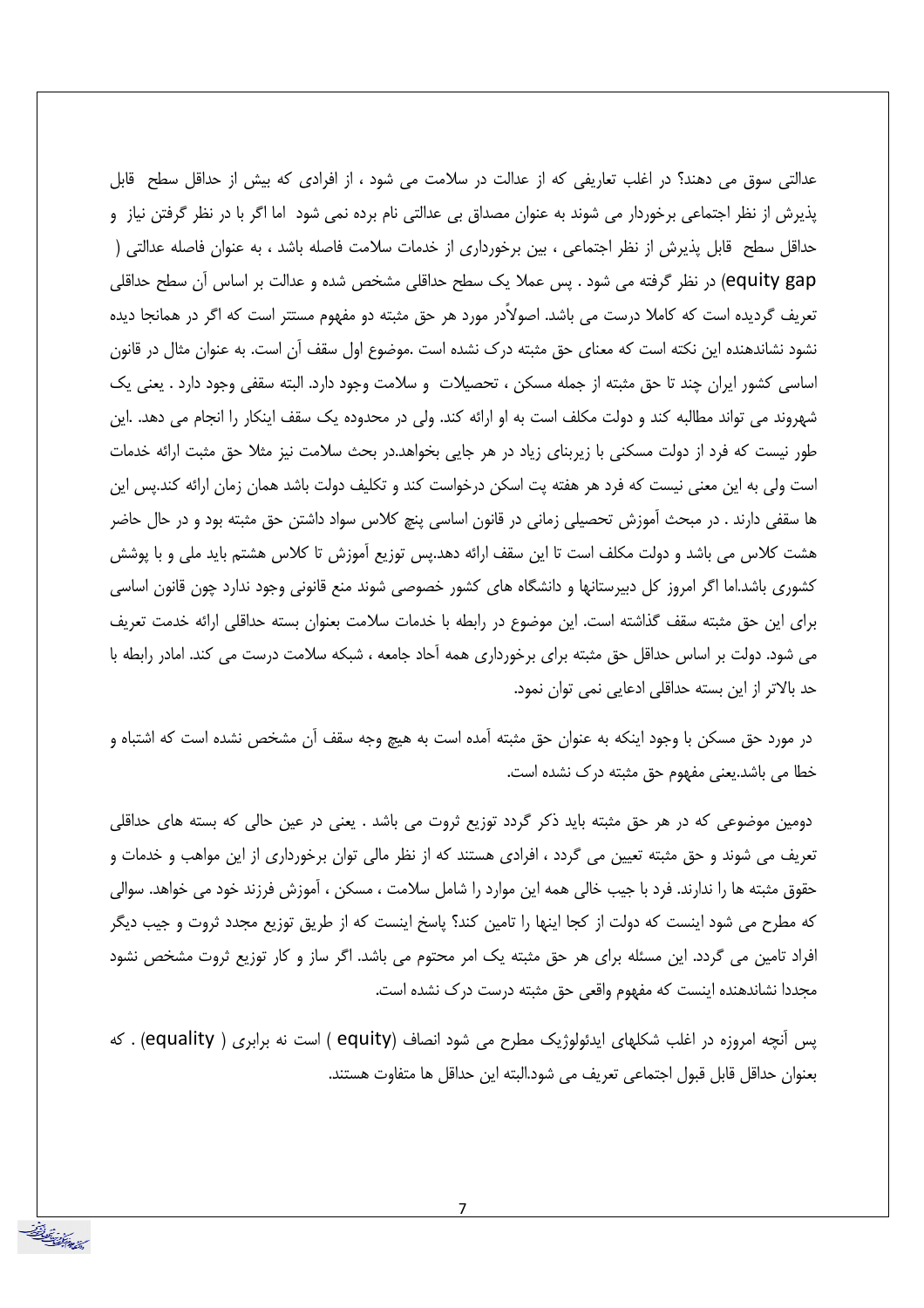مشارکت مالی در تامین و تخصیص مالی در سیستم سلامت<sup>۱۳</sup>

اشاره کوتاهی هم به مشارکت مالی داشته باشیم . در تامین و تخصیص مالی در سلامت ، تعریف عدالت افقی و عدالت عمودی را داریم .اینکه افرادی که از یک میزان درآمد و ثروت برخوردارند باید به یک میزان مشارکت مالی در سیستم سلامت را داشته باشد راعدالت افقی گویند و افرادی که درآمد بیشتر دارند نسبت به افرادی که درآمد کمتری دارند مشارکت مالي بيشتري بايد داشته باشند عدالت عمودي گويند. اين همان اساس و روح پارانه غني به فقير است يا در واقع ساز و كار باز توزیع ثروت را ایجاد می کند و اگر این دو شکل عدالت معنا نداشته باشد شکل قبلی که عدالت هر کس به اندازه نیاز برخوردار باشد هم محقق نمی شود و باید بتوانیم عدالت در مشارکت مالی واقعی کنیم . اگر پارانه غنی به فقیر رخ ندهد اصولاً حرف زدن یک شعار است پس اتفاقی که باید بیفتد عملاً در بحث قبل نیاز یکسان ، برخورداری یکسان است اما اینجا توان مالی بیشتر ، مشارکت مالی بیشتر است و یا توان مالی صفر مشارکت مالی صفر است پس این امری پذیرفته می ىاشد.

توزیع مجدد ثروت امری است که اشاره کوتاهی به آن داریم . بنا بر این شد که افراد غنی تر پول بیشتری وسط بگذارند اما به چه میزان بیشتر باشد؟ مثلا این تفاوت در افرادی با درآمدهای صد هزار ، یک میلیون یا چهل میلیون چقدر باید باشد. از واژگان رگرسیو ، پروگرسیو ،پروپورشنال برای تعیین این تفاوت استفاده می شود.

در شکل اول "`` regressive ، افراد فقیر درصد بیشتری از درآمد خود را در سیستم سلامت هزینه می کنند مثلاً فردی که یک میلیون تومان درآمد دارد 50 هزار تومان پول بیمه یا مالیات می دهد و فردی که 10 میلیون تومان درآمد دارد 100 هزار تومان یعنی دو برابریول بیمه می دهد ،پس فردی که فقیرتر و درآمد کمتری دارد ، 2 درصد از درآمدش را برای بیمه پرداخت می کند و فرد دیگر 1 درصد درآمد خود را برای بیمه می گذارد . درصد مشارکت مالی فرد فقیر بیشتر است هرچند مبلغ مشارکت در ظاهر بیشتر است. نمودار زیر که شکل لگاریتمی دارد و ابتدا افزایش یافته و مشارکت ً به تدریج کم می شود این موضوع را نشان می دهد.



8

سىز بېرىتى ئېلگىز<br>دائىرىيى كىشى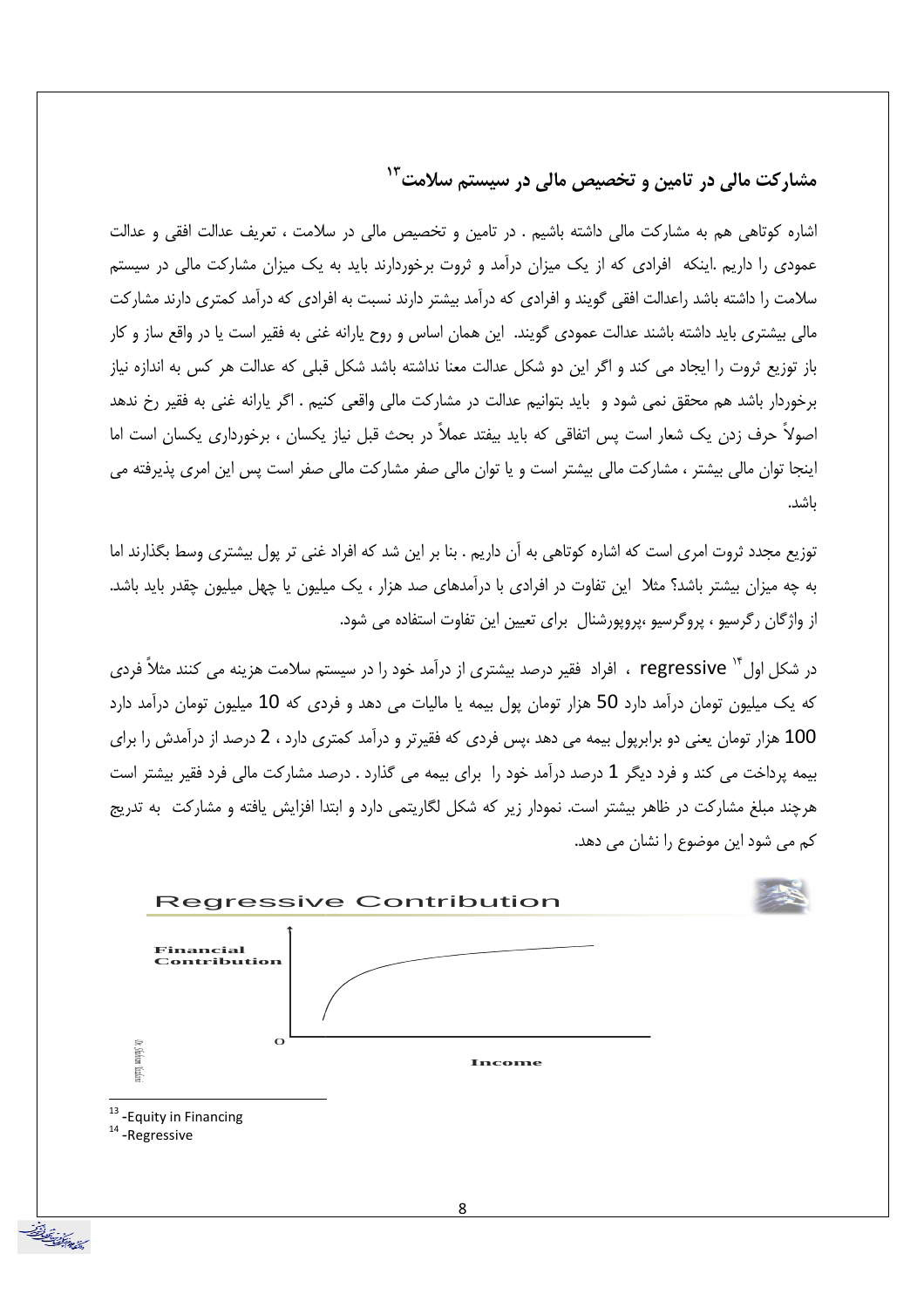شکل دوم<sup>۱۵</sup> proportional درصد ثابت در مشارکت مالی وجود دارد و غنی و فقیر به یک میزان درصد مشارکت مالی دارند که نمودار زیرکه به صورت خطی افزایش پیدا کرده است .پس در اینجا با افزایش ثروت نه تنها مبلغ مشارکت بلكه درصد مشاركت افزايش يافته است.



در شکل سوم<sup>۱۶</sup> Progressive هم درصد مشارکت مالی هم متفاوت است که با افزایش ثروت و درآمد درصد مشارکت مالی بیشتر است پس به طور قطع مبلغ پرداختی هم بیشتر خواهد شد.

هر سه شکل نشان می دهند که با افزایش درآمد میزان مشارکت مالی بیشتر می شود ولی تفاوت در شکل و رفتار منحنی ها است.

## **Progressive Contribution**

**Financial Contribution** 

 $\mathbf{O}$ Dr. Shahram Yazdar **Income** مطلعات متعددی در حد اشباع صورت گرفته است که اگر در یک سیستم سلامت بخواهیم نظام تأمین و تخصیص مالی

<sup>15</sup> - Proportional

 $16$ -Progressive

سينغ بين توسيلا<br>دانشمان توسيلا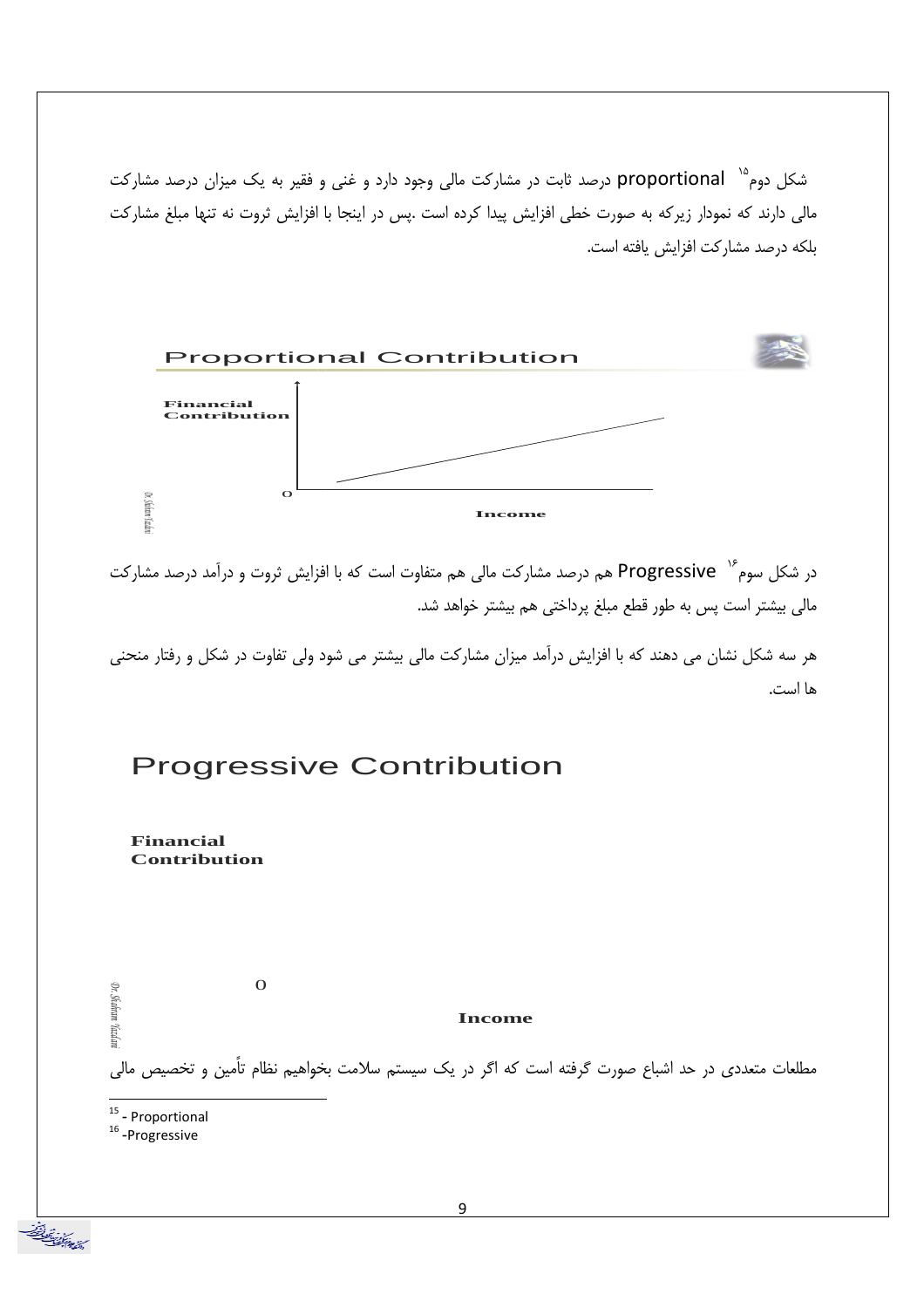بگونه ای باشد که بتواند برخورداری حداقلی را برای اقشار محروم تامین کند باید این سیستم یک سیستم پروگرسیو باشد و دوشکل دیگر برای تامین مالی اقشار محروم که بار بیماری تجمع یافته بیشتری دارند ، کفایت نمی کند . پس حتی اگر در سطح متناسب هم از اغنیا گرفته و به فقرا داده شود ، چون بار بیماری در قسمت فقرا تجمع یافته تر است نمی توان حداقلی برای آنها تامین نمود . در سطح نظری همه این موضوع را می دانند ولی باید با ایدئولوژی آنها نیز همخوانی داشته باشد. در این صورت به سمت تامین و تخصیص مالی و در جهت عدالت پیش می رود ، مثلاً در شمال اروپا که سیستم سوسیال دموکرات دارند. ولی در آمریکا اینطور نیست. برای این موضوع مثال های متعددی در ایران وجود دارد. مثلا صنف خدمات درمانی که حق بیمه ثابتی را از همه اقشار می گیرد ، مشخصا به معنی رگرسیو بودن آن است چون با هر سطح درآمدی یک حق بیمه پرداخت می شود .

سیستم تأمین اجتماعی در ایران یک درصد ثابت را از حقوق بر می دارد و تاحدودی اگر مبنا درآمد رسمی باشد پرویشنال است ولي چون درآمدهاي غير رسمي نيز وجود دارند موضوع ديگري است كه بعداً بحث مي كنيم . مثال ديگرماليات هاي پلکانی هستندکه عملا درآمدزایی پروگرسیو است. در همین جا می توان به مسیرهای درآمد زایی در سیستم سلامت فکر کرد. به طور قطع حق بیمه ثابت و پرداخت از جیب<sup>۷٬</sup> ( یعنی من و شما با وجود درآمد متفاوت اگر مریض شویم حق ویزیت یکسان از خود پرداخت می کنیم ) که مصداق رگرسیو بودن است می توان نام برد.

پس اگر ساز و کار و سیستم درآمدزایی در سیستم سلامت ، پروگرسیو باشد می توان ادعا کرد یک بلوک پایه دیگردر نظام عدالت در سلامت درست شده است.اهداف باید قابل متر کردن باشند ، چون هرچه را نتوانیم اندازه گیری کنیم نمیتوانیم مدیریت کنیم . شاخصی که برای این موضوع ابداع شده شاخص کاکوانی^` نامیده می شود. که این شاخص عدد صفرش پروپوشنال و عدد بالای صفرش پروگرسیو و اعداد منفی رگرسیو است و البته پرداخت از جیب هم عدد منفی دارد. و مالیات مستقیم بر درآمد هم در بسیاری از کشورها عددی مثبت است.ولی باز هم هوشمندی و عقلانیت می تواند در اینجا حرف بزند.

فرض کنید درمورد مالیات به خصوص مالیات بر مصرف حمحبت می شود. زمانی که یک جنسی را از مغازه خریداری می کنید عملاً یک عدد ثابتی بر مالیات اُن بسته می شود. در نتیجه مالیات بر مصرف رگرسیو است چرا که مبلغ مالیاتی که همانجا محاسبه می شود و به مغازه دار پرداخت می شود درصد بیشتری از درآمد فرد فقیر خواهد بود. یعنی عدد ثابت و درصد متفاوت است . در کشورهای مختلف انواع و اقسام مختلفی از مالیات وجود دارد . اما در برخی از کشورها آن شکل از مالیات بر مصرف که عملاً باید همیشه منفی باشد در کشوری مثل کشور هلند عددی مثبت است و عملاً پروگسیو می باشد. به این ترتیب که کالا ها و خدمات تقسیم بندی شدند، مثلاً کالاهای لوکس (superior good)یا کالاهای فقرا ( inferior good) برای مثال می توان از گوشت و سویا نام برد. هر چه درآمد بیشتر باشد مصرف گوشت بیشتر می شود

 $17$ -out of pocket

<sup>18</sup>- Kakwani

سريز ميتون<br>دانش ميتون تحصيل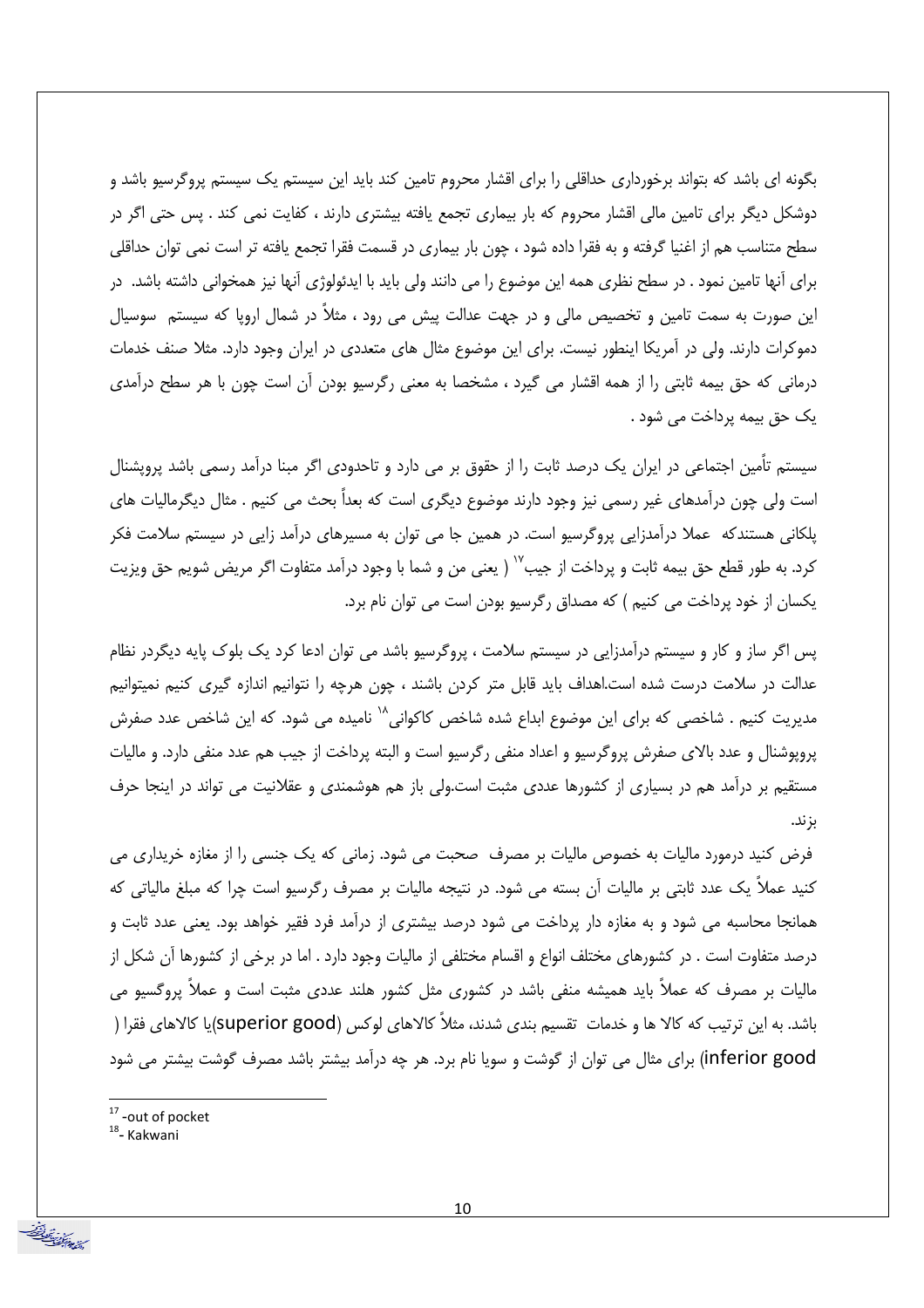ولی سویا کالایی است که با افزایش درآمد مصرف آن کم شده و گوشت جایگزین آن می شود. در هلند کالاهایی که که در تقسیم بندی جزو کالاهای فقرا هستند مالیات بر آن قرار نمی دهند حتی به آن ها پارانه هم تعلق می گیرد. ولی برای کالای اغنیا مالیات تعیین می شود.تقسیم بندی کالاها بر اساس شاخص هایی از جمله کشش پذیری تقاضا به ازای درآمد (income elasticity of demand) انجام می گیرد.در ایران نیز تا حدودی دیده می شود . بعنوان مثال عوارض گمرکی ماشین آلمانی بیشتر است ولی هنوز در حد زندگی روزمره عقلانی نشده است. پس تا اینجا دیده شد که روش های مختلف کسب درآمد است از جمله پرداخت از جیب در تمام کشور ها رگرسیو است ولی در بیمه های خصوصی موارد پروگرسیو دیده می شود. بعنوان مثال در کشور سوئیس بیمه اجتماعی وجود ندارد ولی دارای بیمه های متعدد خصوصی می باشد که تمام آحاد جامعه الزاما باید در یک صندوق مشترک بیمه ای شرکت کنند . دولت بر سیستم حق بیمه های خصوصی نظارت می کند به صورتی که شکل پروگرسیو پیدا کند یعنی بیمه خصوصی از اغنیا بیشتر از فقرا می گیرد. پس می توان با ترکیب های مختلفی از اینها ساز و کاری عقلانی برای سیستم سلامت ایجاد کرد . بنابراین این برچسب كه ماليات هاي غير مستقيم هميشه ركرسيو هستند مي تواند استثناء هايي داشته باشد .

تا اینجا مشخص شد که عدالت در برخورداری و تأمین و تخصیص مالی الزاماً عدالت در پیامد سلامت را بیمه نمی کند . که در ایران این دو مورد را نداریم. تصور کنید که اگر یک مدینه فاضله که تمام مراکز ارائه خدمات سلامت دارای توزیع مناسب هستند ، بسته حداقلی خدمات بدرستی طراحی شده ، برخورداری از آن برای همه تضمین شده و سیستم تامین و تخصیص مالی سلامت کاملاً پروگرسیو است ، بر اساس توان مالی پول گرفته می شود و از افراد فقیر پولی دریافت نمی شود. آیا به این معناست که به عدالت در سلامت رسیدیم . برای مثال بچه یک پزشک بیماری اسهال و استفراغ گرفته و حالا بچه دیگر از خانواده ای فقیر بعنوان مثال کارگر کوره آجرپزی هم اسهال و استفراغ گرفته و هر دو به بیمارستان مراجعه می کنند.مشارکت مالی پدر پزشک بیشتر است و پدر کارگر مشارکت مالی اش صفر است. درمانی که هردو این بچه ها دریافت می کنند یکسان است. بعد هر دو به منزل مراجعت می کنند. اتفاقی که می افتد اینست که فرزند پزشک بدلیل عواملي نظير سطح اقتصادي ، خانه گرم و خشک با والدين تحصيل کرده بهبود پيدا مي کند ، ولي ممکن است فرزند خانواده دیگر به دلیل داشتن خانه مرطوب ، والدین معتاد و غیره بهبود پیدا نکند.پس عدالت در سلامت تماما محدود به ارائه خدمات و تامین و تخصیص مالی عادلانه نمی شود. به نظر می آید که عوامل اجتماعی و اقتصادی نقش اساسی در سلامت مردم دارند و تامین و تخصیص مالی عادلانه شرط لازم است ولی کافی نیست ، بنابراین باید کارهای دیگری صورت گیرد . سیستم های سلامتی که بدنبال عدالت هستند باید در رابطه با توزیع مجدد ثروت سیاستهای رادیکال تری در پیش بگیرند. در ایران باید کارهای اساسی در این راستا صورت گیرد . سیاست هایی که سطح حداقلی از رفاه را برای مردم تامین می کنند می توانند همان سیاستهایی باشند که دستیابی به عدالت کامل در سلامت را محقق می کنند.در جلسات آتی در رابطه با این دو مورد بحث خواهد شد تا ما را به سمت عدالت در سلامت هدایت کند. همه تعاریفی که از عدالت می شود شامل عدالت در سلامت، عدالت در دسترسی یا بهره وری و یا تخصیص و تأمین مالی نیست بلکه عدالت در پیامد های سلامت